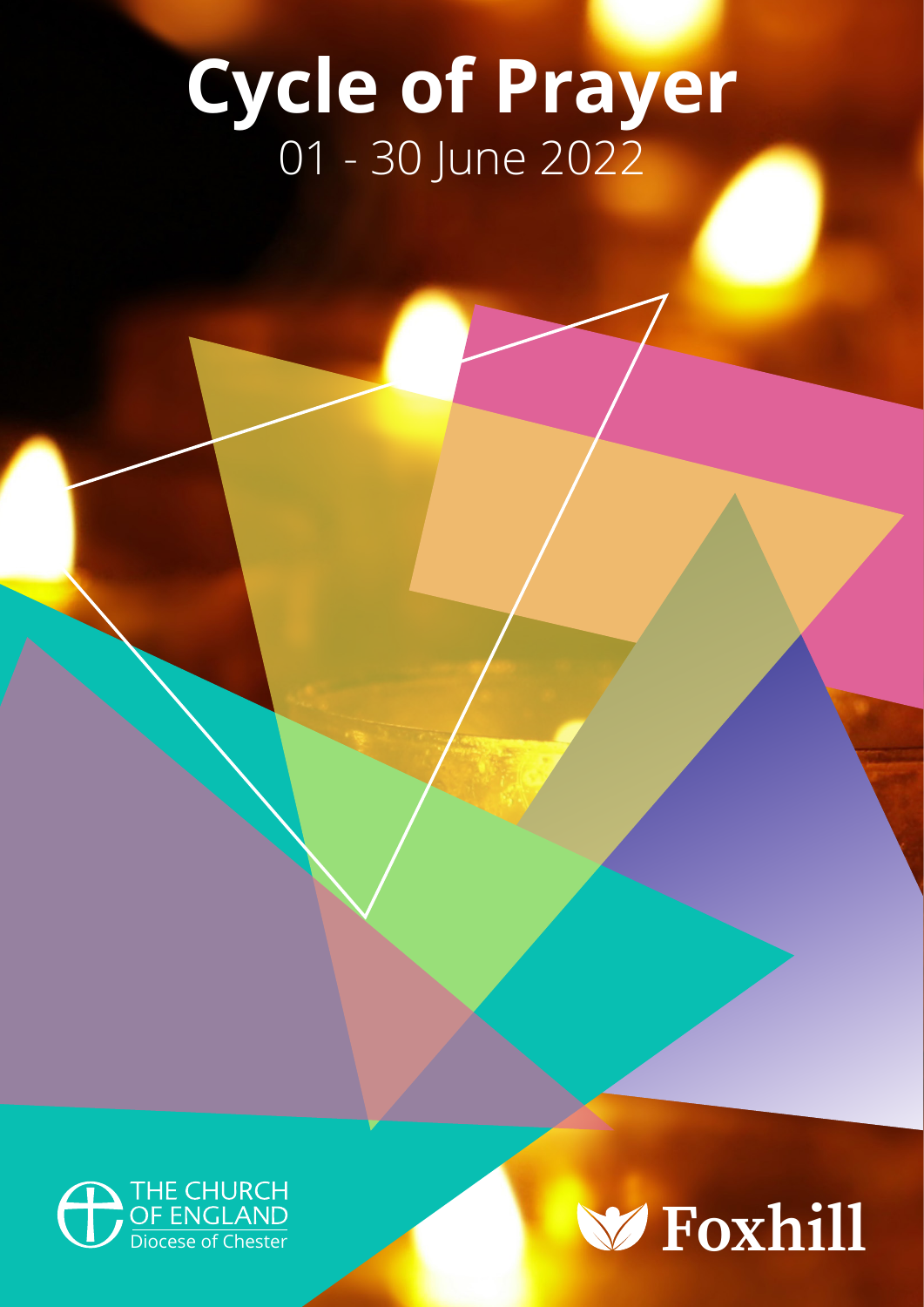# 01 **June 2022 Thy Kingdom Come - Day 6 - 1 Peter 3:4**

*'Rather, it [your beauty] should be that of your inner self, the unfading beauty of a gentle and quiet spirit, which is of great worth in God's sight.'*

There is richness in a life loved for others, and a beauty that does not fade. We pray today that this beauty would grow in us as we trust God's love. We give thanks for the reward and recognition of unsung heroes by the Queen

rewarded for their duty and service to their communities. We pray as well for those who are oppressed, rejected and forced to leave their homes. We pray for refugees from violence in Ukraine, as well as for the displaced in our partner dioceses of Aru and Boga. May we who know the love of God be enabled to show that love to those who are most vulnerable.

**Almighty and merciful God, whose Son became a refugee and had no place to call his own; look with mercy on those who today are fleeing from danger, homeless and hungry. Bless those who work to bring them relief; inspire generosity and compassion in all our hearts; and guide the nations of the world towards that day when all will rejoice in your Kingdom of justice and of peace; through Jesus Christ our Lord. Amen. Church of England**

# 02 June 2022

# **Thy Kingdom Come - Day 7 - 1 Peter 3:18**

*'For Christ also suffered once for sins, the righteous for the unrighteous, to bring you to God. He was put to death in the body but made alive in the Spirit.'*



hope. In a similar way the cross, lifted on Calvary, is a sign of God's loving purposes and a model and inspiration to us. Pray for church services in the coming days, particularly the Jubilee service for the Cheshire Community at the Cathedral today. May they proclaim Christ crucified with clarity and warmth, and be a beacon for many in our communities. As we do so we remember those enduring such great suffering in Ukraine: we pray that violence would end, and that peace and healing would soon come.

**Lord of the Church, empower by your Spirit all Christian people, and the work of your Church in every land. Give us grace to proclaim the gospel joyfully in word and deed Saviour of the world, be present in all places of suffering, violence and pain, and bring hope even in the darkest night. Inspire us to continue your work of reconciliation today. Church of England**



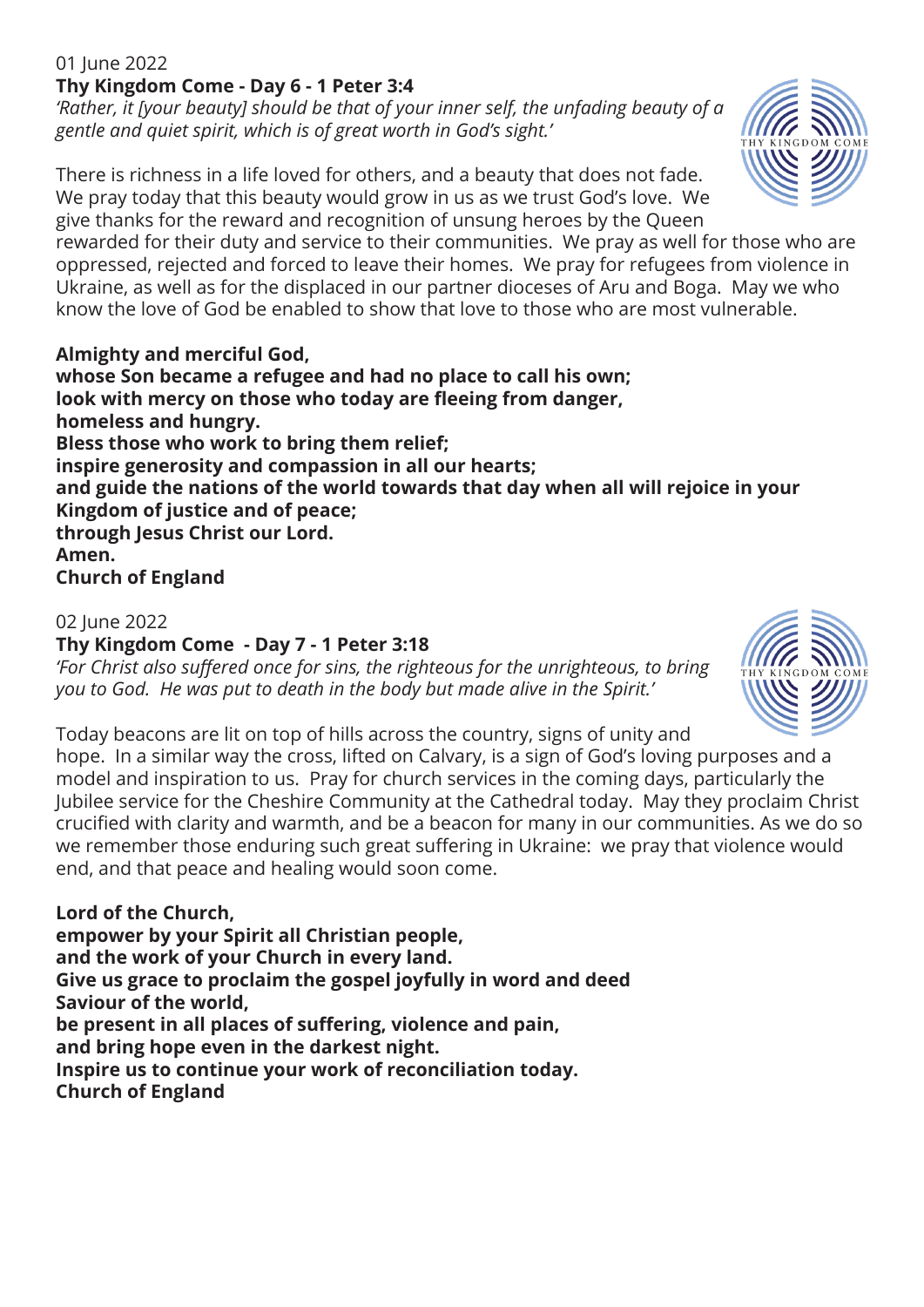#### 03 June 2022 **Day 8 - Thy Kingdom Come - 1 Peter 4:6**

*'For this is the reason the gospel was preached even to those who are now dead, so that they might be judged according the human standards in regard to the body, but live to God in regard to the spirit.'*

No-one is beyond the promises or the presence of God. Whatever the circumstances we are going through, God is able to reach us and assure of us his goodness and love. We can perhaps think of people who would be greatly blessed by knowing this. Through the seventy years of her reign the Queen has trusted and experienced the promises and presence of God. We thank God for her example of Christian faith, and of persistent and sacrificial service. We pray that many would see her good deeds and praise her Father in heaven.

**Gracious God, we give you thanks for the reign of your servant Elizabeth our Queen, and for the example of loving and faithful service which she has shown among us. Help us to follow her example of dedication and to commit our lives to you and to one another, through Jesus Christ our Lord. Amen Church of England**

04 June 2022 **Day 9 - Thy Kingdom Come -1 Peter 4:14** *'If you are insulted because of the name of Christ, you are blessed, for the Spirit of glory and of God rests on you.'*

Suffering will one day give way to glory. We pray today for Christians across the world who suffer for their faith. The freedom that we have, to gather and

worship, to live daily for Christ, is for some Christians a distant dream. As we thank God for the freedom that we have, we pray earnestly for those who must meet in secret, or who face restriction or oppression. May God protect them and bring them comfort, healing and peace, and sustain them through confident faith in the glory that lies ahead. We give thanks for the peace of this country we enjoy in this country under Her Majesty's Reign.

**O God, early in the morning I cry to you. Help me to pray and gather my thoughts to you, I cannot do it alone. In me it is dark, but with you there is light; I am lonely, but you do not desert me; My courage fails me, but with you there is help; I am restless, but with you there is peace; in me there is bitterness, but with you there is patience; I do not understand your ways, but you know the way for me. Father in Heaven praise and thanks be to you for the night. Dietrich Bonhoeffer's prayer from prison**



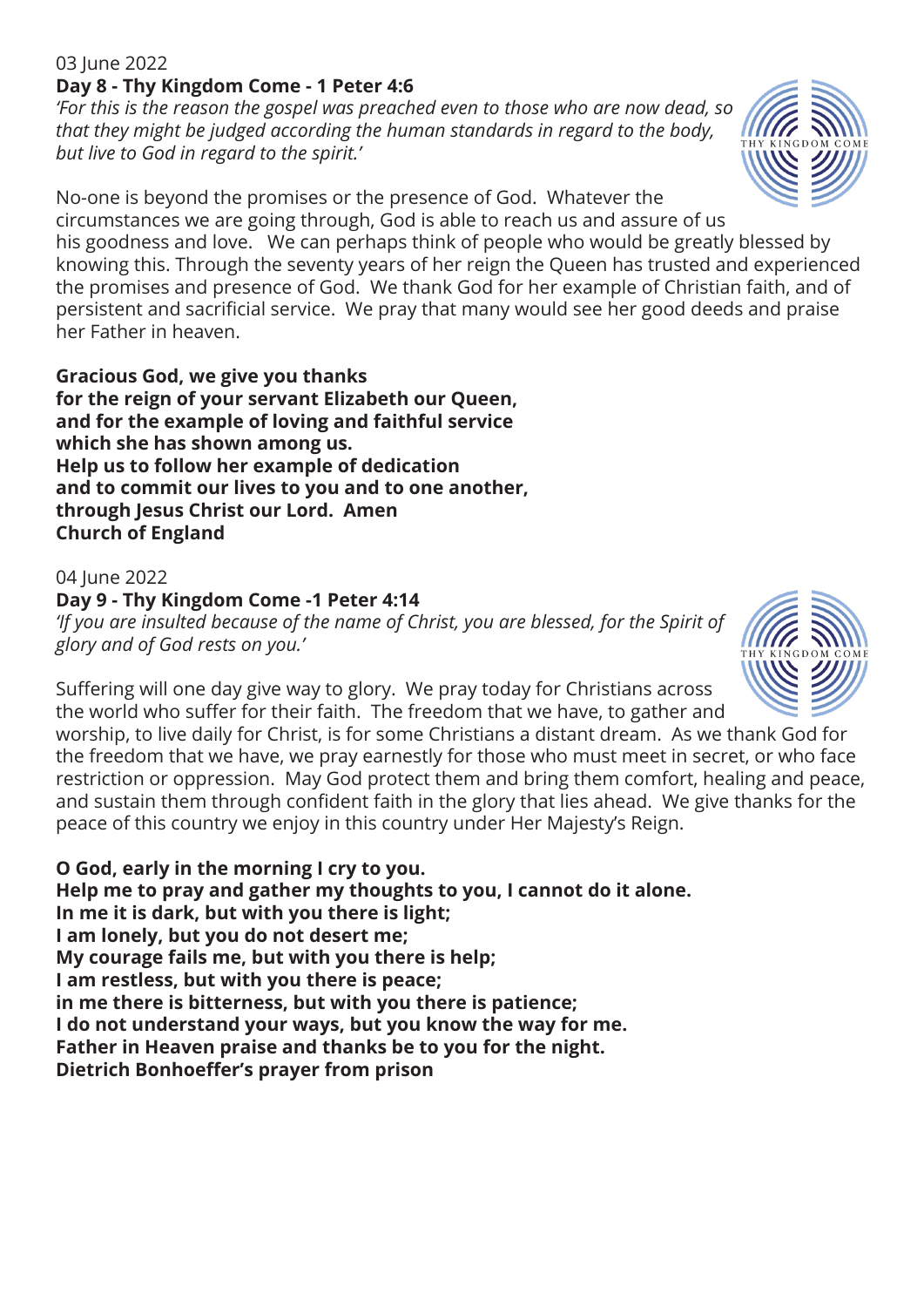# 05 June 2022 **Thy Kingdom Come - Pentecost Acts 2: 17**

*'In the last days, God says, I will pour out my Spirit on all people.'*

At Pentecost we celebrate the birth of the church and the pouring out of the Spirit of God. We thank God for his generosity and grace, and for drawing us into his family. Many churches and community groups, along with the Cathedral, will be taking part in the Jubilee Big Lunch today, extending hospitality and building friendships. Pray that these would be happy and



unifying occasions, and that the good news of forgiveness and new life through Jesus Christ would be widely shared.

**Faithful God, who fulfilled the promises of Easter by sending us Your Holy Spirit and opening to every race and nation the way of life eternal: open our lips by Your Spirit, that every tongue may tell of Your glory; through Jesus Christ our Lord. Amen.** 

**Lord of our lives and Father of all, let our thanksgiving prove itself in service to you and to our Queen, our country and one another, for your Name's sake. Amen**

# 06 June 2022

#### **Crowton**

Please pray for our... **Clergy:** Ron Iveson, Hilary Merrington, Jane Parry **Lay Workers:** Dr Anne Davidson- Lund, Audrey Griffiths For increasing commitment to God and one another and the calling he has placed up all of us to serve the mission of the church for the spread of the gospel. **Anglican Communion:** Lweru, The Anglican Church of Tanzania

07 June 2022

#### **Bramhall**

Please pray for our... **Clergy:** Revd Calum Piper **Lay Workers:** Mr Mark Hackney; Mr John Baker; Mrs Andrea Millington Pray for those preparing for baptism and confirmation as well as the new families we are reaching out to that they know more of God's love and grace. **Anglican Communion:** Macau, Hong Kong Sheng Kung Hui

08 June 2022 **Cheadle All Hallows**

Please pray for our... **Clergy:** Revd Paul Cumming; Revd Gill Hall; Revd Catherine Johnson **Lay Workers:** Mrs Barbara Forrest; Mrs Liz Harrison; Mrs Heidi Theophanous; Mr Tony Mason; Dr Terry Thorpe **Anglican Communion:** Machakos, The Anglican Church of Kenya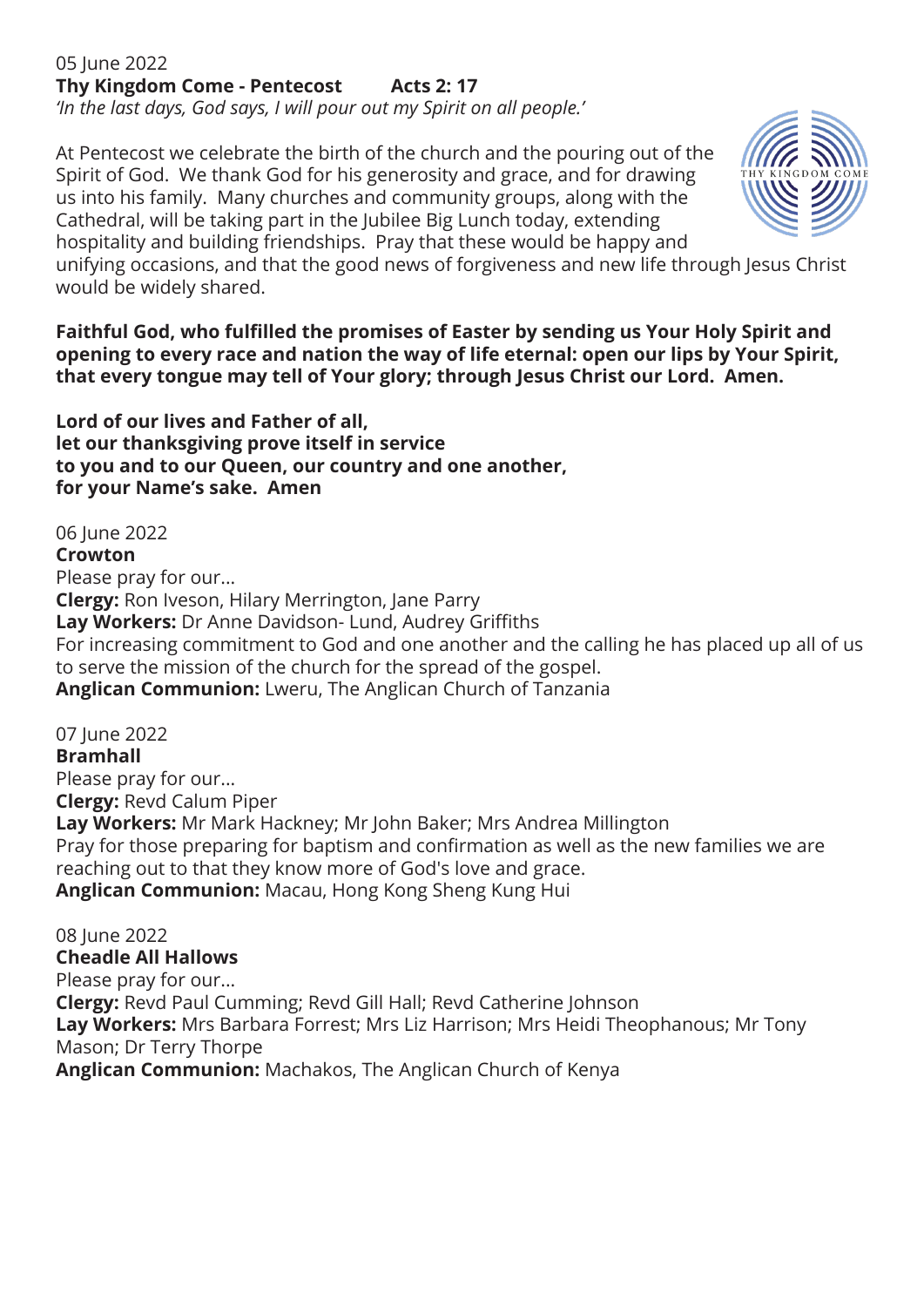# 09 June 2022 **Cheadle St Mary**

Please pray for our...

**Clergy:** Rev Dr Rob Munro; Rev Stan Tomalin; Rev Mike Newman; Rev Ian Chidlow **Lay Workers:** Readers: Phil Newsome, Winsome Richbell-Brown, Nick Singleton, Phil Wells, Malcolm Winton, Mel Macleod (Em). Pastoral Workers: Ruth Ormiston, Liz Duxbury (Em) Pray for fruitful outreach through organising Cheadle Arts Festival over the Jubilee weekend, followed by a month of "Love Where Your Live", hoping for every church group to serve others outside the church in something, leading up to Festival Manchester. **Anglican Communion:** Madhya Kerala, The (united) Church of South India

10 June 2022

#### **Cheadle Hulme All Saints**

Please pray for our...

**Clergy:** Revd Sarah Hancock ; Revd Janet Owens

**Lay Workers:** Mr Michael Aiers; Mrs Pat Yates; Mrs Linda Ackerley; Mrs Clare Russell Give thanks for all the new people who have joined us over the last year. Please pray for our community celebration in June for the Queen's jubilee and for the new interactive, all-age communion service starting in July.

**Anglican Communion:** Madi-West Nile, The Church of the Province of Uganda

11 June 2022

## **Cheadle Hulme St Andrew**

Please pray for our...

**Clergy:** Revd Prof Peter Selby

**Lay Workers:** Dr Peter Budd; Dr Geoff Cooke; Mr Ken Hill; Mr Mike Yates; Mrs Jane Holland; Fiona Beck Children and Families Worker; Gill Pennells, Administrator

Pray for the team in the incumbent vacancy, especially the wardens.

**Anglican Communion:** Madras, The (united) Church of South India

## 12 June 2022

**Anglican Communion:** The Anglican Church of South America

13 June 2022 **Gatley** Please pray for our... **Clergy:** Revd Matthew Carlisle **Lay Workers:** Mr Geoff Belton; Mrs Belinda Priestley For the Sunday Club and those recently confirmed in the parish, for the ministry of the Church during the vicar's sabbatical, for the upcoming Jubilee event.

**Anglican Communion:** Madurai-Ramnad, The (united) Church of South India

## 14 June 2022

#### **Handforth**

Please pray for our...

**Clergy:** Rev'd Stephen Burmester, Rev'd Richard Reeves (to be ordained July 22), Rev'd John Knowles

**Lay Workers:** Mr Ian Pettigrew; Dr Jim Lethbridge

Please pray for our work with Families, children and young people that took a real hit over the pandemic. We are restarting this work and need volunteers and families to commit to coming.

**Anglican Communion:** Magwi, The Province of the Episcopal Church of South Sudan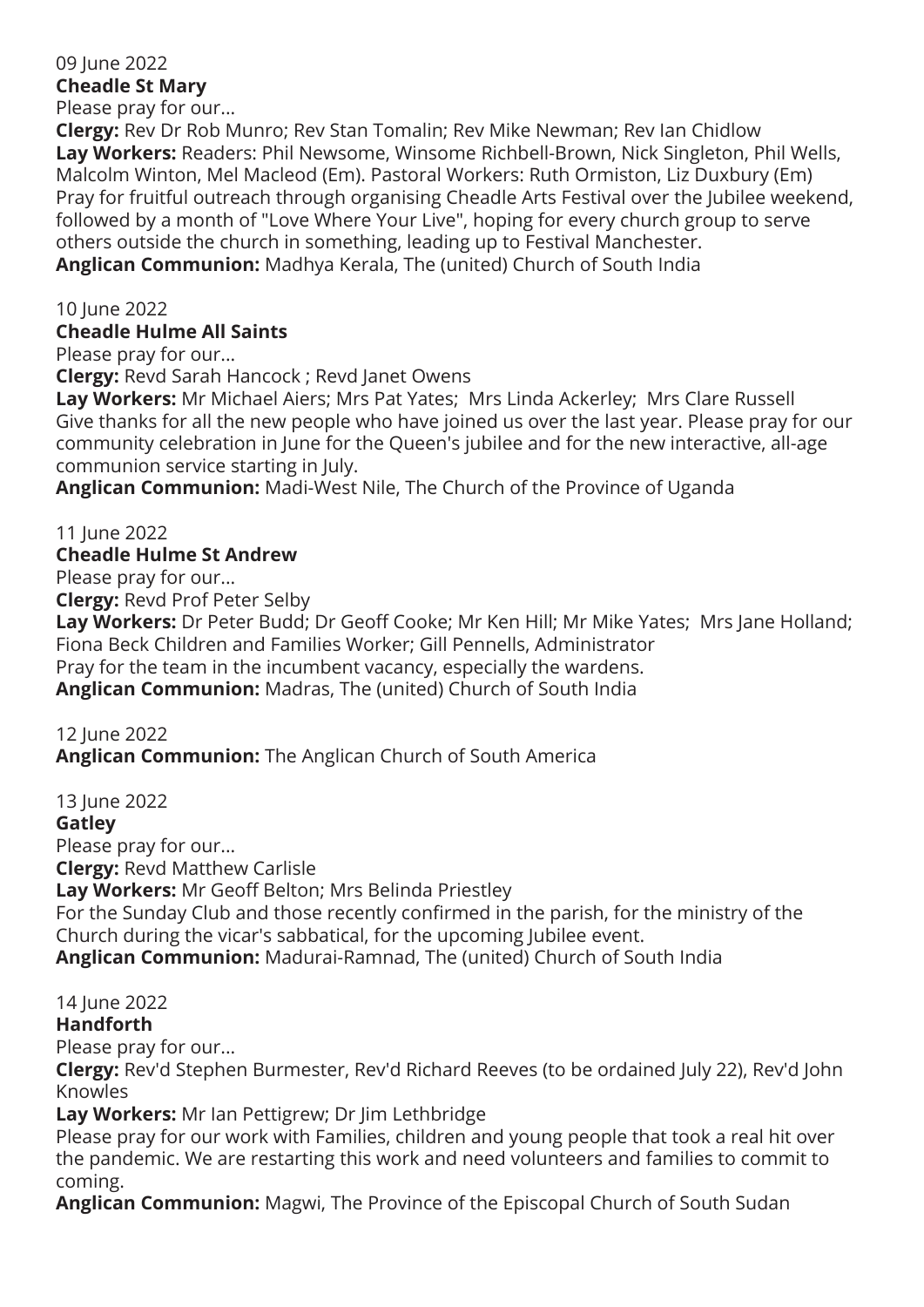15 June 2022 **Heald Green** Please pray for our... **Clergy:** Revd Dr Jacob Devadason; Revd Dr Peter Dooley **Lay Workers:** Mrs Marion Davies **Anglican Communion:** Mahajanga, The Church of the Province of the Indian Ocean

16 June 2022

**Poynton**

Please pray for our...

**Clergy:** Matthew Swires-Hennessy, Christine Buckley, Jennie Prince, (John Briggs, John Buckley, Francis Cooke, James Ambrose)

**Lay Workers:** David Coleman, Les Hutchinson, Jo Rodman, Judith Smith (Emeritus). Children's and Youth Minister: Carys Lesley

For the 'Love Poynton' Festival (18-19 June), organised by Churches Together in Poynton games craft, bands (LZ7 and Saintz) and opportunities to hear and respond to the good news of the gospel.For Jennie Prince, our new Curate in Training, who will be ordained priest on 18 June.

**Anglican Communion:** Maiduguri, The Church of Nigeria (Anglican Communion)

17 June 2022 **Woodford** Please pray for our... **Clergy:** Revd David Russell **Lay Workers:** Mr Richard Cussons; Mr Malcolm Evans **Anglican Communion:** Maine, The Episcopal Church

18 June 2022 **Antrobus** Please pray for our... **Clergy:** Revd Alec Brown; Revd Christina Westwell **Lay Workers:** Mr Chris Taylor **Anglican Communion:** Maiwut, The Province of the Episcopal Church of South Sudan

19 June 2022 **Anglican Communion:** Province of the Episcopal Church of South Sudan,

20 June 2022 **Appleton Thorn** Please pray for our... **Clergy:** Revd Alan Jewell **Lay Workers:** Mrs Linda Buckley; Mr Alan Hibbert **Anglican Communion:** Makamba, The Anglican Church of Burundi

21 June 2022 **Barnton Anglican Communion:** Makueni, The Anglican Church of Kenya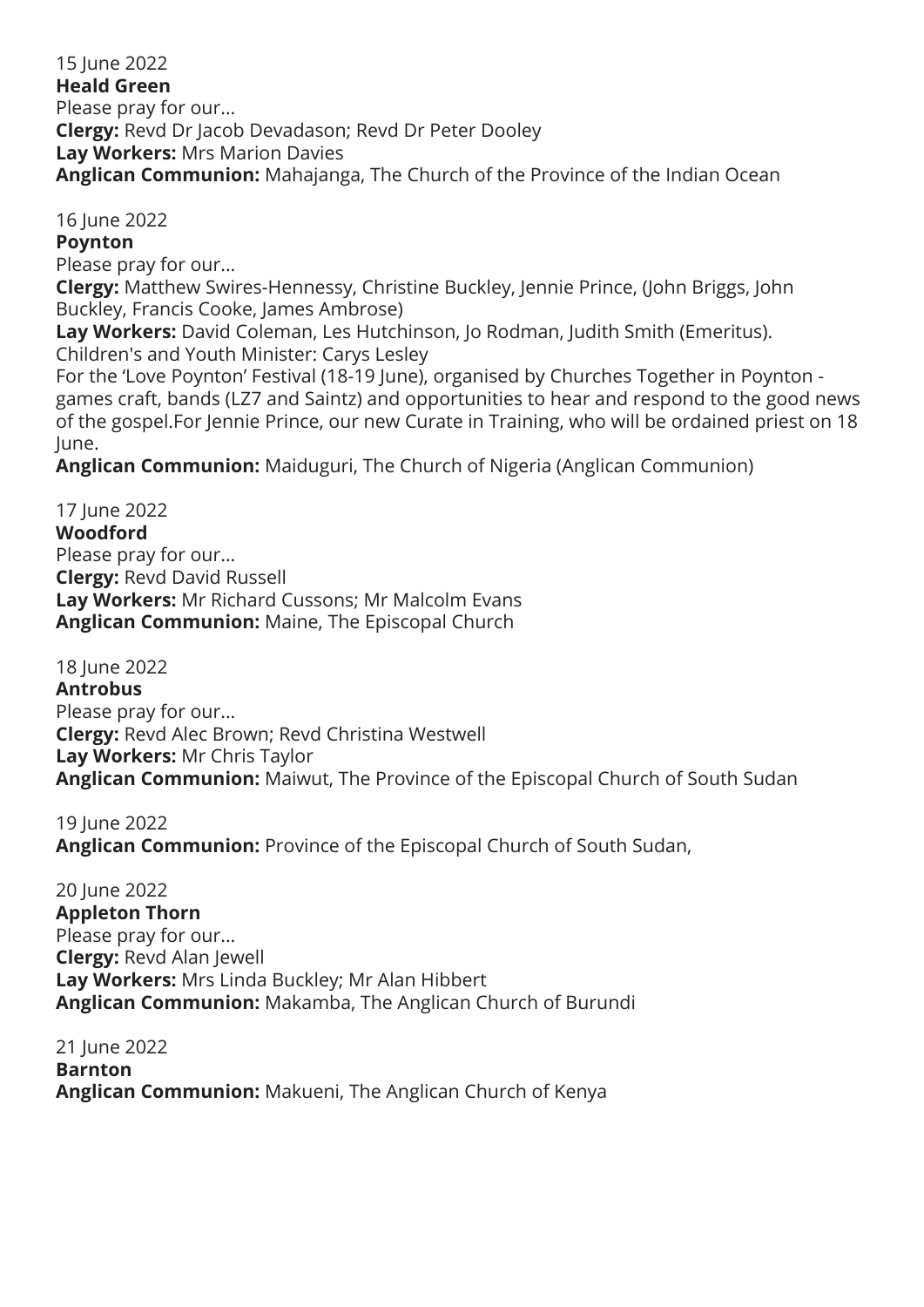22 June 2022 **Daresbury** Please pray for our... **Clergy:** Revd Gill Younger **Lay Workers:** Mr James Baird; Mr Gavin Hall; Mrs Linda Mills; Mrs Jocelyn Squires **Anglican Communion:** Makurdi, The Church of Nigeria (Anglican Communion)

23 June 2022 **Grappenhall** Please pray for our... **Clergy:** Revd Jane Proudfoot **Lay Workers:** Mrs Christine Hunter; Mr John Prytherch; Mrs Margaret Kitchen **Anglican Communion:** Malabar, The (united) Church of South India

24 June 2022 **Great Budworth** Please pray for our... **Clergy:** Revd Alec Brown; Revd Christina Westwell; Revd Dr Jenny McKay **Lay Workers:** Mrs Janet Rees **Anglican Communion:** Malaita, The Anglican Church of Melanesia

25 June 2022 **Latchford Christ Church** Please pray for our... **Clergy:** Revd Rob Icke **Lay Workers:** Mr Ian Burton-Baddeley **Anglican Communion:** Malakal, The Province of the Episcopal Church of South Sudan

26 June 2022 **Anglican Communion:** Province of the Episcopal Church of Sudan

27 June 2022 **Latchford St James** Please pray for our... **Clergy:** Revd Rob Icke **Lay Workers:** Mrs Frances Ireland **Anglican Communion:** Lake Malawi, The Church of the Province of Central Africa

28 June 2022 **Lymm** Please pray for our... **Clergy:** Revd Beverley Jameson; Revd Jill Elston **Lay Workers:** Mr Derek Buckthorpe; Mr Ian Bundey; Miss Heulwen Smith; Ms Carole Riley **Anglican Communion:** Northern Malawi, The Church of the Province of Central Africa